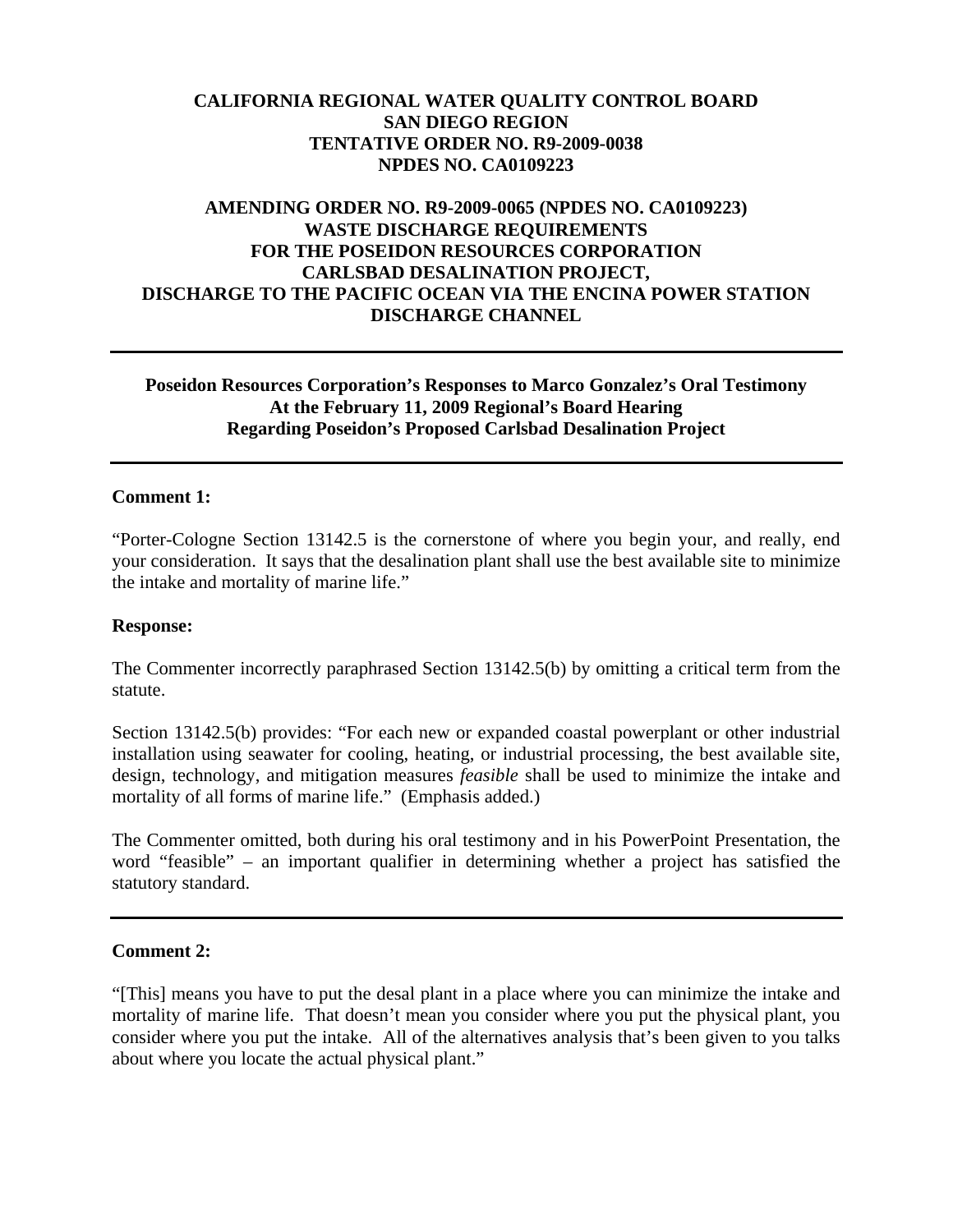# **Response:**

To the extent that Commenter is suggesting that the physical location of the plant should not be considered, this argument is without merit. Section 13142.5(b) specifically states that: "For each new powerplant or industrial installation…the best available site…feasible shall be used to minimize the intake and mortality of all forms of marine life." The plain language of the statute contemplates that the relevant siting is of the plant. Based on common usage of the "site," it is reasonable to infer that this word refers to the location of "where you put the physical plant."

In this case in particular, the location of the physical plant is paramount in the analysis under Section 13142.5(b) because it is a key feature of the Project that will minimize intake and mortality of marine life. By co-locating with the Encina Power Station (EPS), i.e., the Project will be able to take advantage of EPS's pre-existing intake and discharge system and the seawater discharged by EPS for cooling operations. The Project will convert EPS's discharged water into potable water; in essence, Poseidon is reclaiming a waste discharge and restoring it to beneficial use. When the CDP is able to operate in this downstream mode, the Regional Board has recognized that impacts attributable to the CDP are minimal. Only when the EPS does not produce enough cooling water discharge will the CDP require that sea water be withdrawn solely to meet its needs.

In addition to reducing the unnecessary intake of seawater by providing for the reuse of discharged water for desalination, co-locating with EPS allows the Project to avoid the myriad environmental and economic costs that would be associated with the construction of a new intake system.

Poseidon evaluated numerous alternative intake systems, such as subsurface intake and an offshore intake, all of which were determined to be infeasible and/or more environmentally damaging than use of the existing EPS intake. As new intake systems, these systems would necessarily have been in different locations than the existing intake; therefore, it is not true that Poseidon did not consider other intake locations, in addition to other plant locations. Regardless, as explained above, this is not the standard under Section 13142.5(b) and Commenter has proposed no basis for such a reading of the statute.

# **Comment 3:**

"[W]e've only, since day one, talked about one intake. And that's the intake at the Encina Power Station. Now, there may have been an alternative study done for subsurface intakes at the Encina Power Station, but we've seen no alternative location anywhere around the coast."

## **Response:**

The Commenter appears to suggest that Poseidon did not consider any alternative locations for the Project. To the extent he is making such an argument, he is incorrect. As explained in Chapter 2 of Poseidon's Flow, Entrainment and Impingement Minimization Plan ("Minimization Plan"), Poseidon considered three possible sites within the City of Carlsbad: (1) the Encina Power Station; (2) the Encina Water Pollution Control Facility; and (3) the Maerkle Reservoir. In any event, As staff explained in its March 27, 2009 report, the Regional Board already passed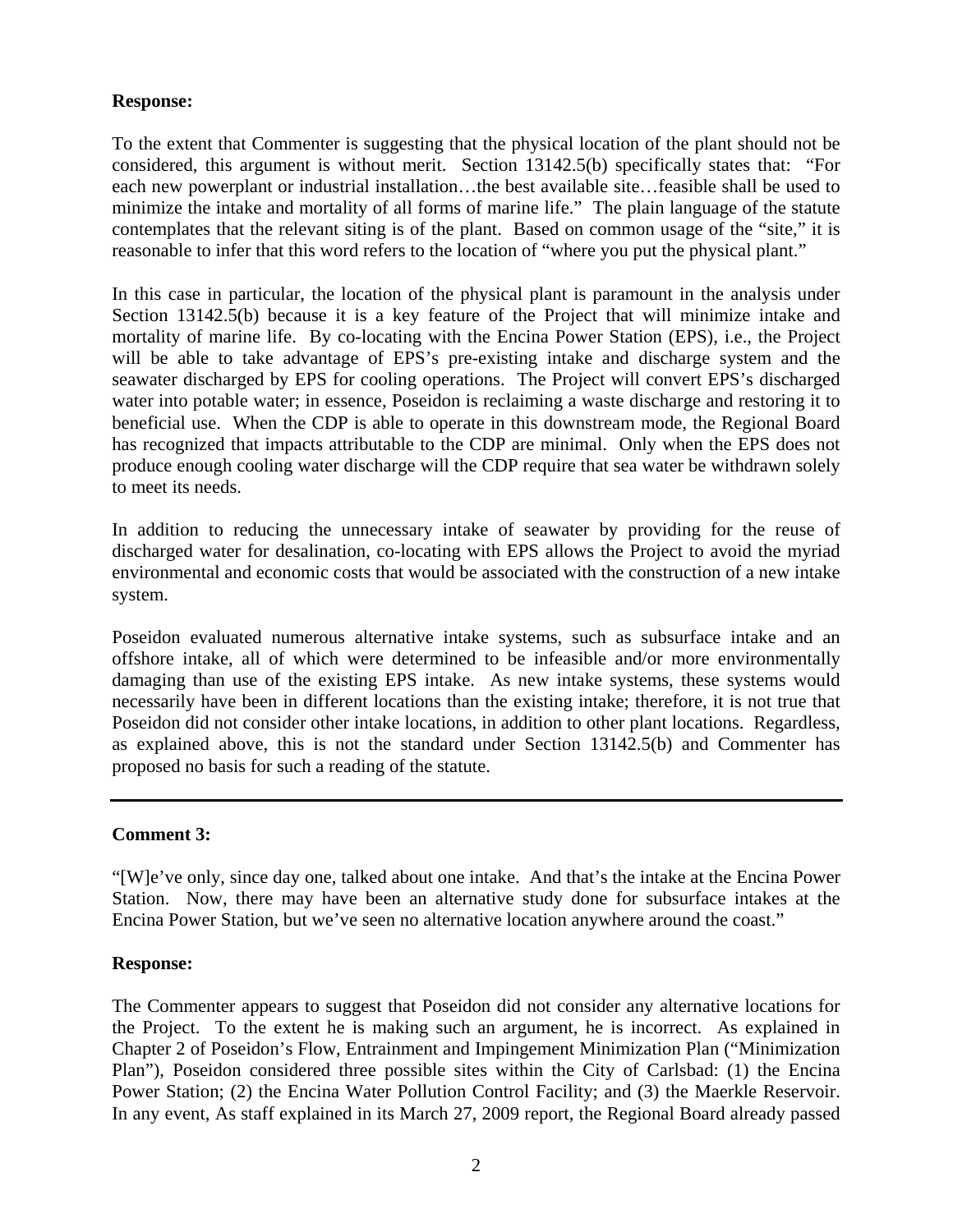on Project siting when it granted the NPDES permit for the Project in 2006. Commenter did not raise the issue then, and in any case, Commenter's challenge to that permit was unsuccessful. This issue is closed. Commenter is raising it far too late and is barred from doing so at this juncture under basic principles of administrative procedure and exhaustion of remedies.

Chapter 2 of the Minimization Plan explains the bases for rejecting the alternative sites. The Encina Water Pollution Control Facility was rejected because it would be able to accommodate only a plant big enough to produce 10 MGD of water, which would be insufficient to meet user demands. Because of its lack of proximity to the intake system, this site also would require the construction of a 2-mile long water transport pipe. These factors, among others, made that site infeasible. The third site option, Maerkle Reservoir, located 10.6 miles east of the proposed site, was rejected for similar reasons and because the necessary construction changes would increase construction costs, and therefore water costs, to such a degree as to make the Project infeasible without any measurable environmental benefit. Insufficient space exists in the public rights-ofway between the Maerkle site and the ocean to accommodate the needed pipelines, and it would be extremely disruptive to construct pipelines outside existing rights-of-way. After considering these alternative locations, the Regional Board Staff agreed that the site selected by Poseidon satisfies Water Code Section 13142.5(b). The alternative sites analysis was focused on the Carlsbad area for the reasons set forth in the response to the following comment, and there was no requirement to analyze sites that could not feasibly accomplish the Project's purpose.

Poseidon did analyze an alternative desalination project proposed for Dana Point, which would use slant well technology. This technology was found infeasible for the Project because, among other things, pilot testing indicated that the water quality would be difficult if not impossible to treat, and the many slant wells that would be required on the beach would disrupt public access and recreation. The Coastal Commission found the multiple smaller slant wells required would result in far greater environmental impacts than the Project, and would also be insufficient to address water needs.

Locating the Project at the EPS site assures that the Agua Hedionda Lagoon will have continued stewardship for the life of the Project. As explained in Poseidon's April 2, 2009 comment letter, the ecosystem productivity of the Lagoon is tied to the presence of EPS or another industrial steward to maintain it. If left to its natural state, the Lagoon would return to mudflats, rather than the rich estuarine environment that we presently enjoy.

Again, the Regional Board staff agrees with Poseidon that the site selected is the best. Poseidon further addressed issues relating to siting in its April 2, 2009 comment letter.

## **Comment 4:**

"And you will hear Poseidon at some point say, 'But wait a second, this is a Carlsbad-specific project. We define our project so narrowly that it has to be in Carlsbad.' No, it doesn't. Look at all the water agencies that are purchasing water. They're not getting it directly piped. It's paper transfers, as anybody who deals with water knows."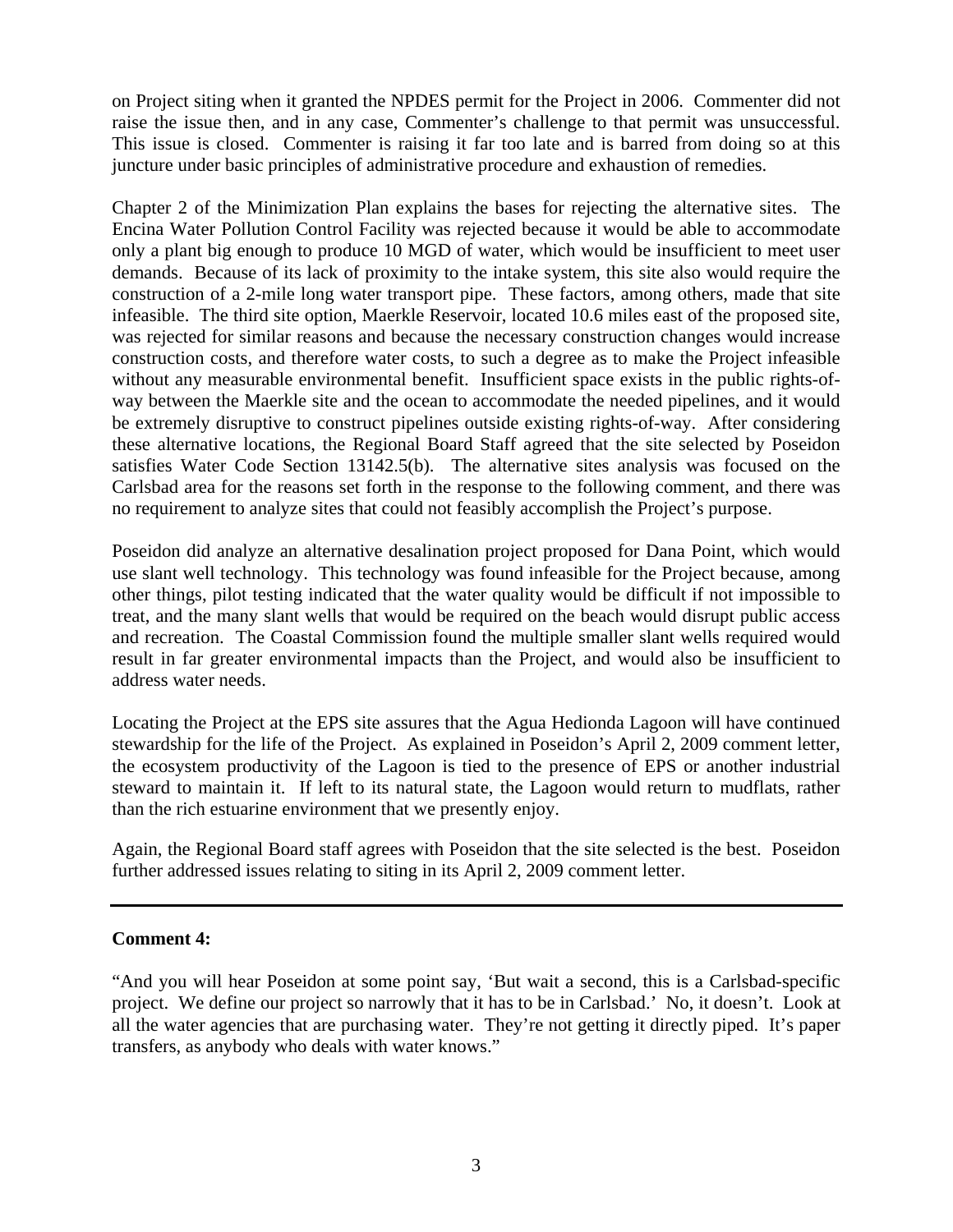# **Response:**

To the extent that Commenter criticizes the reasons why the Project's location is Carlsbad, his argument is unavailing. The objectives of the Project are to provide a local and reliable source of potable water to supplement imported water supplies available to the *City of Carlsbad and the San Diego region* in order to reduce local dependence on imported water and provide water at or below the cost of imported water supplies. The Project will supply Carlsbad with 100% of its drinking water needs, and approximately 21,000 AFY of potable water created at the desalination plant (out of a total output of 56,000 AFY). The Project's location is critical for serving Carlsbad and the surrounding water districts in a feasible manner because of its close proximity to the existing intake and outfall structure and key delivery points of the distribution system of Carlsbad, the largest water user.

An additional objective of the Project is to locate and design a desalination plant in a manner that maximizes efficiency for construction and operation of the Project at the same it minimizes the environmental effects. The location at the EPS allows the Project to optimize the cost of delivery of desalinated water produced at the facility and the environmental impacts associated with the construction and operation of the Project. It also avoids the construction of new intake and discharge facilities, providing significant environmental and cost benefits.

# **Comment 5:**

"[I]n their presentation, they say this is a regional problem. The drought is a statewide problem. Locating a desalination plant that's purportedly going to meet the County Water Authorities fabricated need for 56,000 acre feet is not a Carlsbad local issue."

## **Response:**

Commenter's argument is flawed to the extent it attempts to minimize the urgent need for water in the Carlsbad region. The fact that the drought is a statewide problem does not, and should not, in any way undermine the fact that Carlsbad residents, as well as residents in the surrounding areas, have a pressing need for water. The Commenter offers no support for his allegation that the County Water Authority has fabricated a need for 56,000 acre-feet of water. Through the Project, Carlsbad will ensure that 100% of its potable water requirements are obtained from a local, drought-proof source that is not subject to the variations of drought or political and legal constraints. Such water supply security is a central component of siting the Project in Carlsbad.

## **Comment 6:**

"Your standard of review under Porter-Cologne says you have to choose the best available site to minimize intake and mortality of marine life. We don't even have that analysis. We don't even know where the best available site is because they've only looked at one site."

## **Response:**

See Response to Comment 3.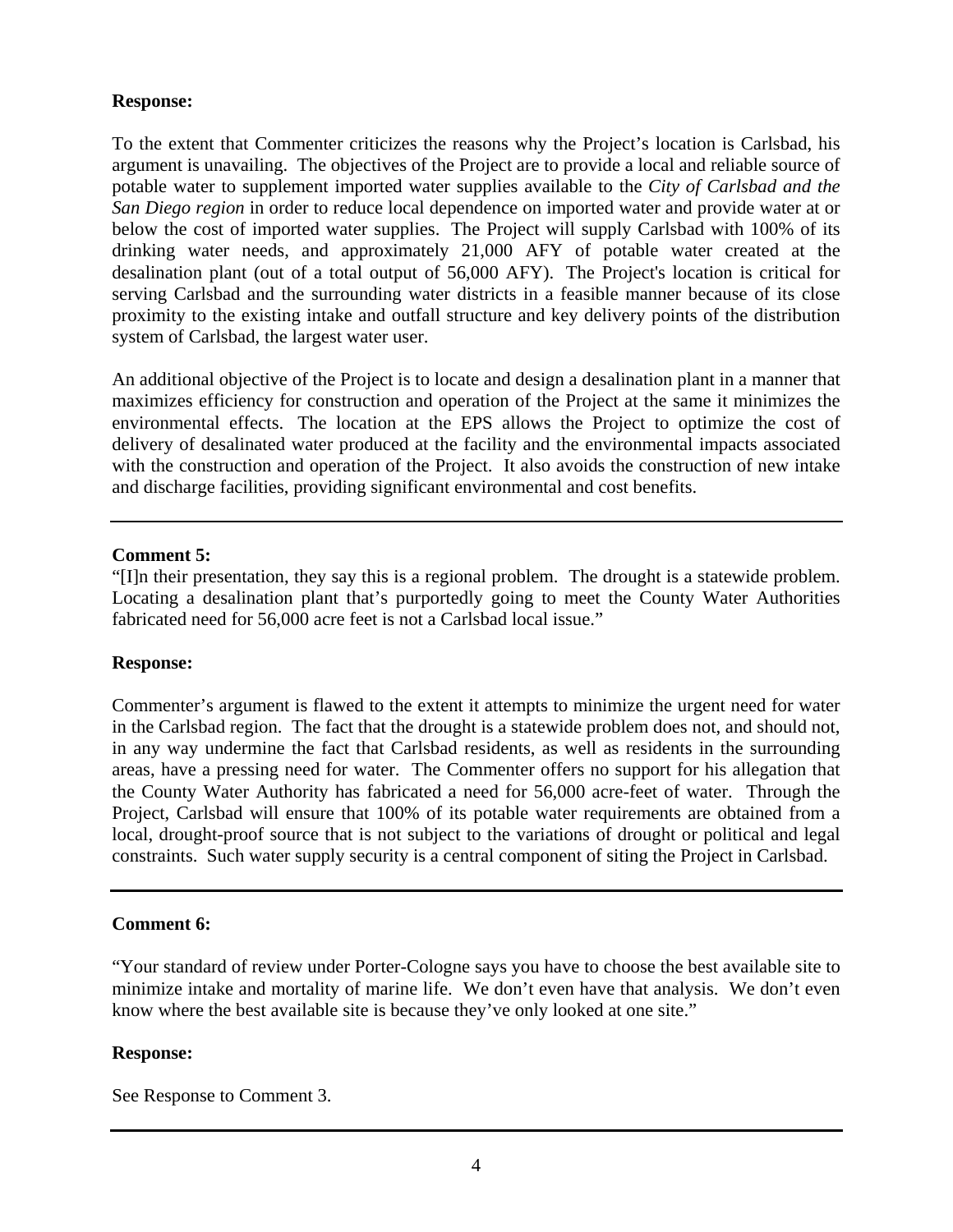# **Comment 7:**

"The best available design to minimize intake mortality, we've only looked at a 50 MGD site -- or design. We haven't looked at a 30 or a 20."

## **Response:**

Section 13142.5(b) requires the Project to use "the best available site, design, technology, and mitigation measures *feasible* … to minimize the intake and mortality of all forms of marine life." Even though not legally required, Poseidon still conducted an analysis, in which it determined that 50 MGD of fresh water will be an economically viable enterprise. A reduced output alternative (25 MGD) was analyzed in the Project's Environmental Impact Report ("EIR) and found insufficient to meet project objectives with no environmental benefits. The EIR considered an alternative site that could only produce 10 MGD due to outfall constraints, which was inadequate to satisfy even Carlsbad's demand. The Coastal Commission also found that replacing the Project with multiple smaller desalination facilities would result in far greater environmental impacts and costs, would not address the water needs of Carlsbad and the San Diego area, and would not conform to Coastal Act policies.

Poseidon's analysis revealed that a 50 MGD facility is necessary to produce sufficient water to satisfy Carlsbad's demand, the demand of other local agencies, and the Project's planned contribution of desalinated water as a component of regional water supplies, all of which are key objectives that could not be met with a scaled down project.

Notably, the Department of Water Resources 2006 Water Plan Update indicates the Project will produce about 10% of the desalinated water needed in California by 2030, and the Metropolitan Water District of Southern California identified a need for 150,000 AFY of desalinated water to ensure regional reliability, including 56,000 AFY from the Project.

# **Comment 8:**

"We've invalidated all of the alternative intakes that could be done here in Carlsbad, because they don't meet the criteria for producing 50 MGD."

## **Response:**

Producing sufficient water to satisfy Carlsbad's demand, the demand of other local agencies, and the Project's planned contribution of desalinated water as a component of regional water supplies are key objectives that could not be met with a scaled down project. The EIR analyzed a reduced output alternative (25 MGD) and found it was insufficient to meet objectives with no environmental benefits. The EIR also considered an alternative that could only produce 10 MGD due to outfall constraints, which was inadequate to satisfy even Carlsbad's demand.

The other sites were rejected for reasons aside from the scale of Project feasible at the particular site. The Encina Water Pollution Control Facility was rejected because also of its lack of proximity to the intake system; distance would have required the construction of a 2-mile long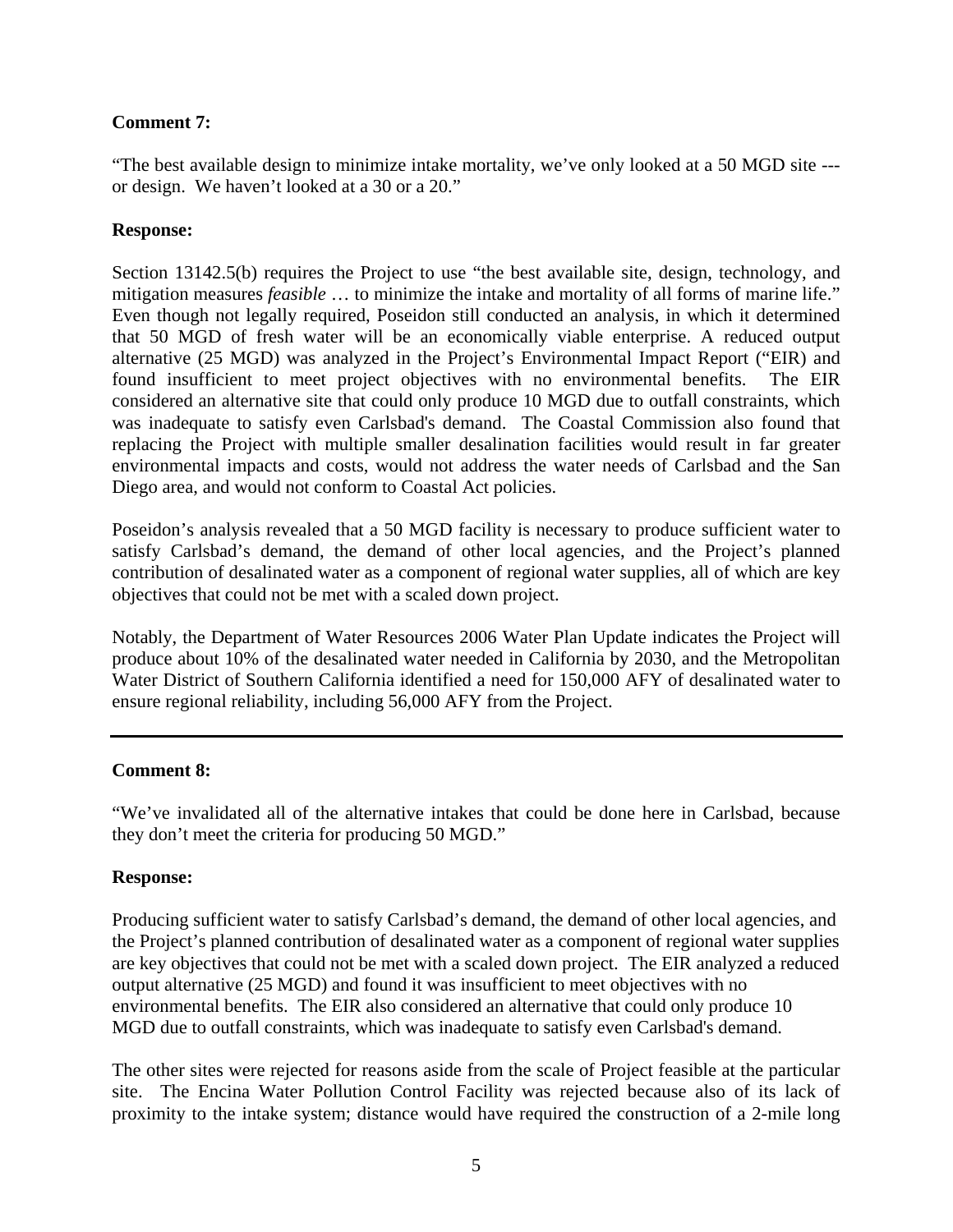water transport pipe. Maerkle Reservoir, located 10.6 miles east of the proposed site, was rejected for similar reasons and because the necessary construction changes would increase construction costs, and therefore water costs, to such a degree as to make the Project infeasible without any measurable environmental benefit. Moreover, insufficient space exists in the public rights-of-way between the Maerkle site and the ocean to accommodate the needed pipelines, and it would be extremely disruptive to construct pipelines outside existing rights-of-way.

## **Comment 9:**

"The best available technology and the best available mitigation measures, remember to minimize intake, because this is important when you consider the standard that Poseidon thinks applies to it. And I'm taking this straight from the letter that they submitted back in – on March 2nd, 2008, before that last approval, conditional approval. And it's important because this was threaded through everything that they did. Look at what they talk about. They think 13142.5 says that you have to choose site design technology and mitigation to minimize the impacts to marine life."

# **Response:**

The Minimization Plan's clear objective is to minimize intake and morality of marine life; the focus is not on "impacts." Intake and mortality of marine life is minimized by minimizing impingement and entrainment. The word "impacts" has occasionally been used to refer to entrainment and impingement – that is, functionally for this Project the minimizing of intake and mortality and reduction of "impacts" are very similar – minimization of entrainment and impingement. To the extent Commenter believes something beside entrainment and impingement is relevant, he has not provided any such information as to what that would be.

As described fully in the Minimization Plan and Poseidon's April 2, 2009 comment letter, the Project satisfies Section 13142.5(b) by specifically providing for the minimization of entrainment and impingement.

# **Comment 10:**

"And you see they went into great detail to – to specify that their Marine Life Mitigation Plan at that point dealt with the best site to minimize impacts to marine life, the best design to minimize impacts. And so we have to ask ourselves, what's the difference between minimize intake and minimize impact? It's really a plain reading. It's common sense. One, it's the wrong standard. You've got to go by with what the statute actually says."

## **Response:**

See Response to Comment 9.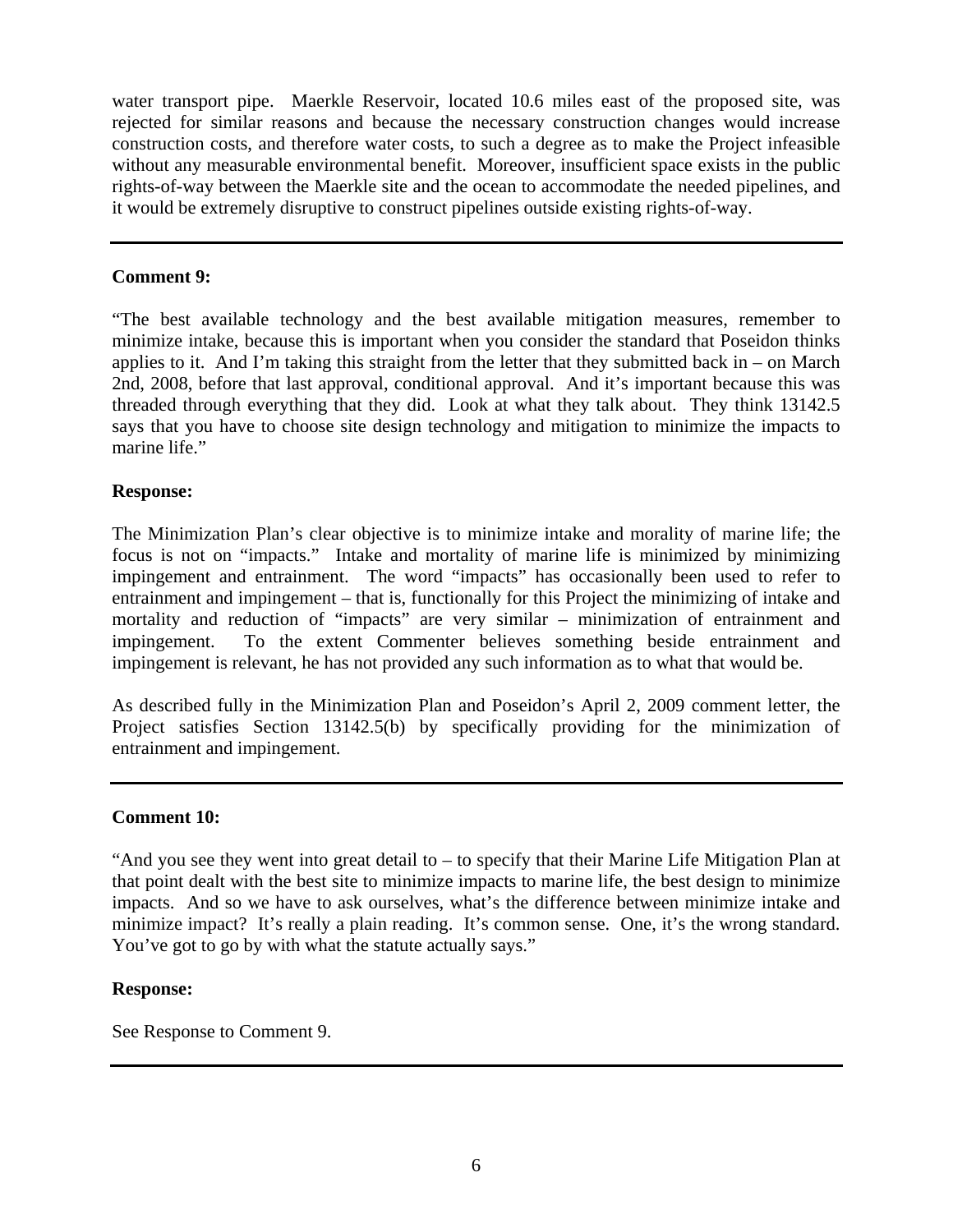# **Comment 11:**

"316(b) says on its face that you have to minimize adverse environmental impacts with respect to the location design, construction, and capacity of cooling water."

### **Response:**

The Minimization Plan does not attempt to invoke the 316(b) standard; as explained in Response to Comment 8, the Plan reduces impingement and entrainment. Of course, since the Commenter offers no meaningful distinction between "adverse impacts" and "intake and mortality" for the purposes of this Project, this criticism is without substantive merit.

Commenter inaccurately paraphrases the law by omitting critical language from the statute. Section 316(b) of the Clean Water Act provides: "Any standard established pursuant to section 1311 of this title or section 1316 of this title and applicable to a point source shall require that the location, design, construction, and capacity of cooling water intake structures reflect the *best available* for minimizing adverse environmental impacts." (Emphasis added.) Commenter omitted the critical word qualifier "best available," which is an important qualifier in determining whether a Project has satisfied this standard. Section 13142.5(b) similarly requires the "best available," but provides an additional qualifier – "feasible."

## **Comment 12:**

"316(b) does not apply."

## **Response:**

To the extent Commenter asserts that Section 316(b) does not provide the legally applicable standard for this Project, we agree. The appropriate standard is Water Code Section 13142.5(b). The Minimization Plan directly addresses this standard and assures the Project complies with the governing statutory standard.

## **Comment 13:**

"So the question we ask ourselves, why is Poseidon applying 316(b) standard, or language regarding impacts instead of intake when we all know that 13142.5 is the applicable standard."

## **Response:**

The Minimization Plan does not attempt to invoke the 316(b) standard; as explained in Response to Comment 8, the Plan reduces impingement and entrainment. Of course, since the Commenter offers no meaningful distinction between "adverse impacts" and "intake and mortality" for the purposes of this Project, this criticism is without substantive merit.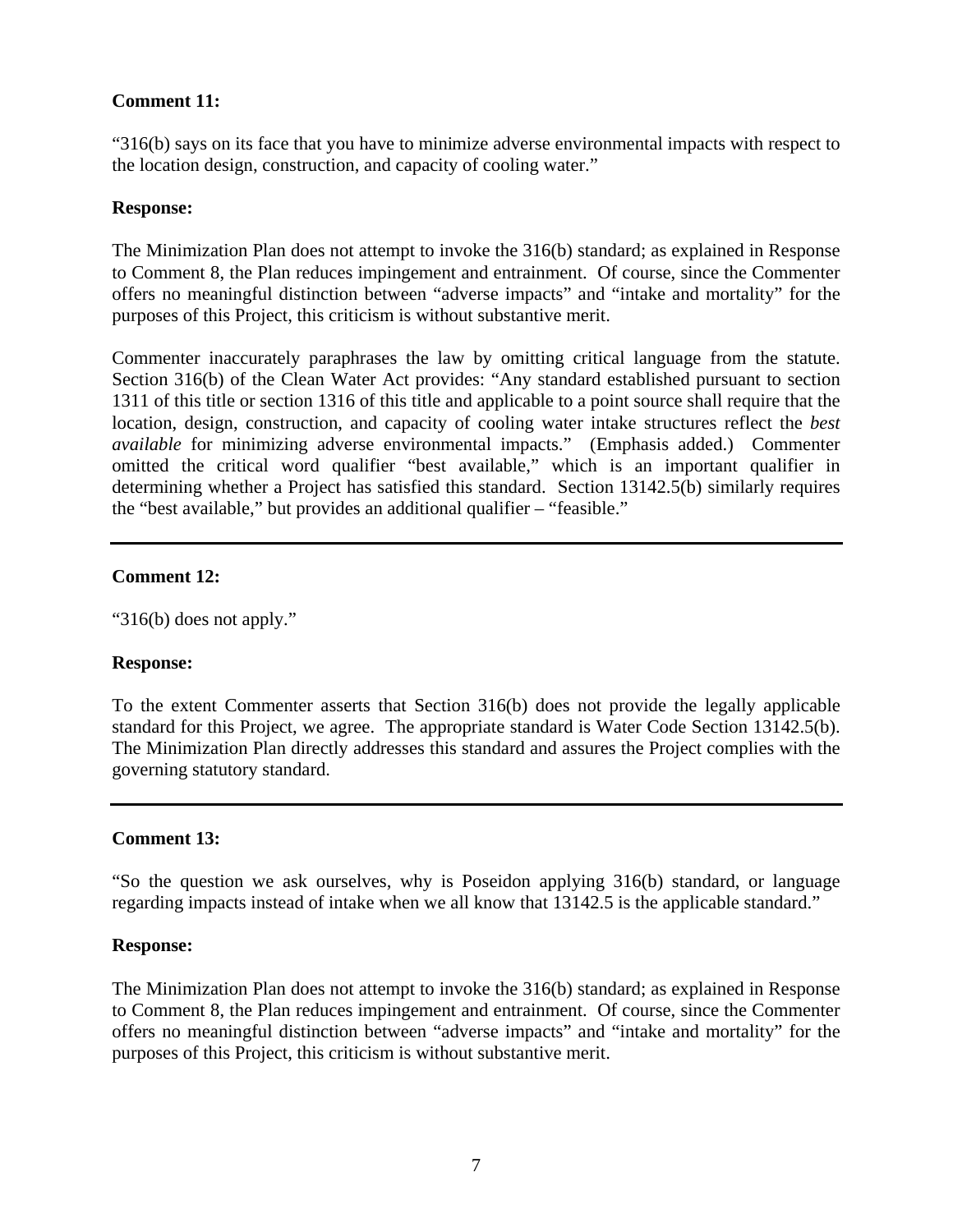Poseidon agrees that 316(b) does not provide the legally applicable standard for this Project. The appropriate standard is Water Code Section 13142.5(b). The Minimization Plan directly addresses this standard and assures a Project in compliance therewith.

## **Comment 14:**

"[T]he problem is that liberal construction of 316(b) no longer exists. The idea that a technology forcing statute in the Clean Water Act could be read to allow you to have the impact and then go mitigate elsewhere, it's been turned on its head by the RiverKeeper case."

## **Response:**

This comment is non-sensical. Poseidon agrees that the 316(b) does not provide the legally applicable standard for the Project; *Riverkeeper* interpreted 316(b). To the extent that Commenter is criticizing Poseidon for using mitigation, that criticism is plainly contrary to the law. Section 13142.5(b) specifically calls for the use of feasible mitigation measures. As a factual matter, unlike in *Riverkeeper*, the Minimization Plan does not call for the use of mitigation *in lieu of* or as a technology – the Minimization Plan provides for the use of site, design, technology *and* mitigation measures to minimize the intake and mortality of marine life.

## **Comment 15:**

"Now, we will agree, 316(b) doesn't apply."

## **Response:**

See Response to Comment 12.

## **Comment 16:**

"But the important thing to realize is even using the liberal standard as Poseidon interprets it, the courts have said that doesn't fly."

## **Response:**

See Response to Comment 13.

## **Comment 17:**

"And your own State Water Resources Control Board, in a document last year, or maybe a year and a half ago, the scoping document on once-through cooling addresses there is a very concrete distinction between minimizing intake and minimizing impacts. You have to cross that threshold. You have to do the analysis."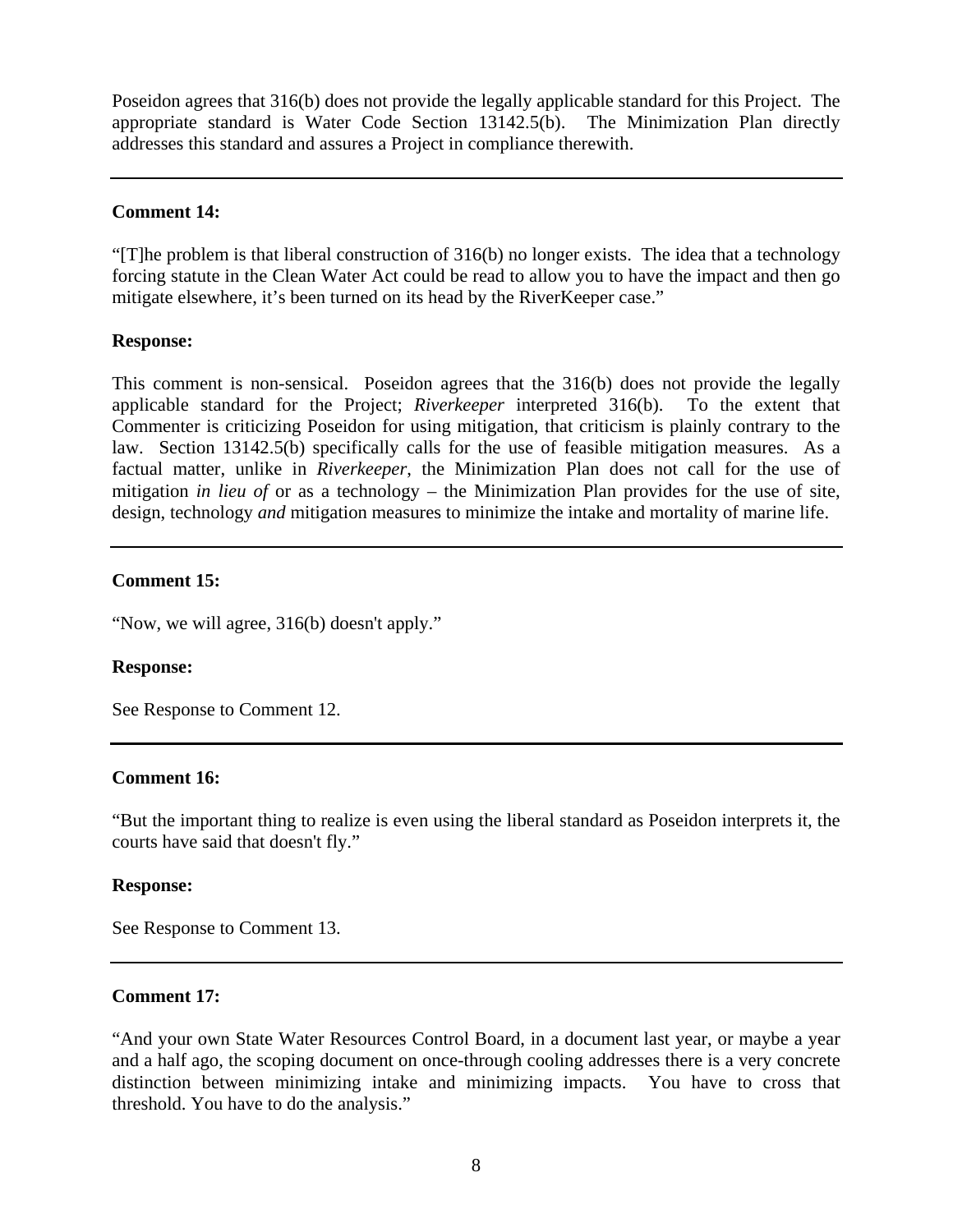## **Response:**

To the extent Commenter is referring to the scoping document adopted by the Regional Board in March 2008 entitled, "Water Quality Control Policy on the Use of Coastal and Estuarine Waters for Power Plant Cooling," it is worth noting that such document dealt with the proposed development of a state policy for water quality control to establish requirements for implementing section 316(b) for existing coastal and estuarine power plants. All agree Section 316(b) does not provide the legally applicable standard for this Project. It also should be noted that a scoping document is not a policy, but a working document that does not necessarily translate into a mandate.

To the extent the Commenter is suggesting that the wrong standard has been or is being applied, see response to Comment 9.

## **Comment 18:**

"Now, we're seeing in our legal briefing, where the Coastal Commission is kind of juggling and trying to say, "Well, we impliedly kind of did this already. "But I ask you, look in your packets, and tell me where you see the minimization of intake spotlighted with respect to site design, technology and mitigation measures."

### **Response:**

The Coastal Commission did a comprehensive analysis of Project-related entrainment before approving the Marine Life Mitigation Plan. This is among the tasks the Regional Board is being asked to do under Section 13142.5(b) when evaluating whether the Minimization Plan provides for the minimization of intake and mortality of marine life.

The Minimization Plan details how all four elements under Section 13142.5(b) – site, design, technology, and mitigation – will be used to minimize intake and mortality.

#### **Comment 19:**

"The fact of the matter is it's a more restrictive standard, and it applies before the impact takes place. It just hasn't been addressed. It hasn't been appropriately considered. And until it gets done, it's a fatal flaw that frankly, it is fatal."

#### **Response:**

See Response to Comment 9.

#### **Comment 20:**

"Remember, all of these power plants, they're doing their mitigation. Look at the Southern California Edison mitigation upon which the Applicant is relying. It's a big off-site mitigation.